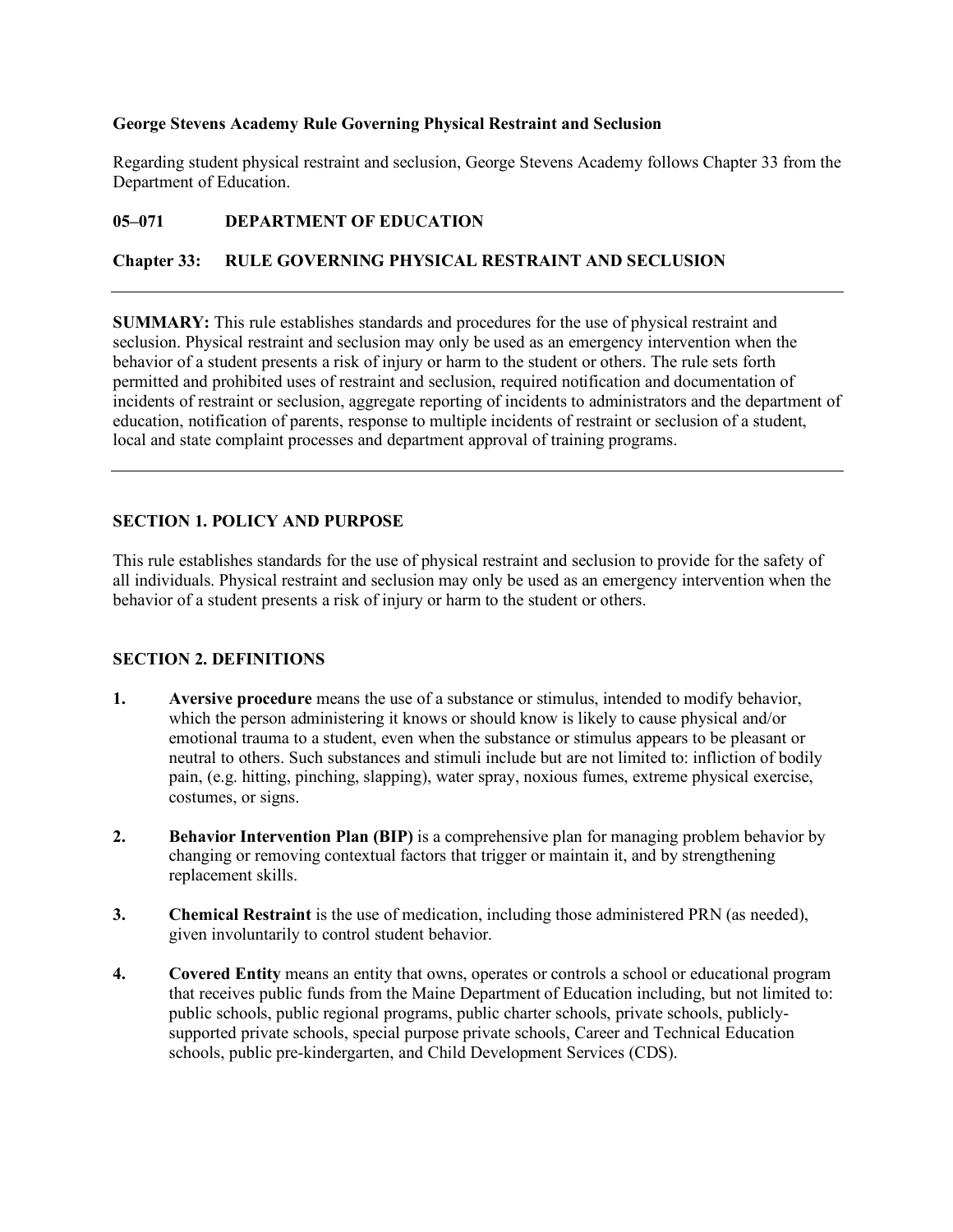- **5. De-escalation** is the use of behavior management techniques intended to cause a situation involving problem behavior of a student to become more controlled, calm and less dangerous, thus reducing the risk for injury or harm.
- **6. Dangerous Behavior** is behavior that presents a risk of injury or harm to a student or others.
- **7. Emergency** is a sudden, urgent occurrence, usually unexpected but sometimes anticipated, that requires immediate action.
- **8. Functional Behavioral Assessment (FBA)** is a school-based process that includes the parent and, as appropriate, the child, to determine why a child engages in challenging behaviors and how the behavior relates to the child's environment. The term includes direct assessments, indirect assessments and data analysis designed to assist the team to identify and define the problem behavior in concrete terms, identify the contextual factors (including affective and cognitive factors) that contribute to the behavior, and formulate a hypothesis regarding the general conditions under which a behavior usually occurs and the probable consequences that maintain the behavior. Formal documentation of the assessment by appropriately qualified individuals becomes part of the child's educational record.
- **9. Risk of injury or harm** describes a situation in which a student has the means to cause physical harm or injury to self or others and such injury or harm is likely to occur; such that a reasonable and prudent person would take steps to protect the student and others against the risk of such injury or harm.
- **10. Individualized Education Plan (IEP)** is a term used under special education law to reference the written document that states goals, objectives and services for students receiving special education.
- **11. Individual Health Plan (IHP)** is a plan of action for a student with special health care needs, actual and potential. It is an adaptation of the nursing care plans commonly used in health care institutions.
- **12. Mechanical Restraint** is any item worn by or placed on the student to limit behavior or movement and which cannot be removed by the student.
- **13. Parent** means a parent, as defined in Title 20-A MRSA, section 1, subsection 20, with legal custody of a minor child, except that the "parent" of a child with disabilities means a parent as defined in the federal Individual with Disabilities Education Act, 20 United States Code, Section 1401 (23).
- **14. Physical escort** is temporary touching or holding for the purpose of inducing a student to walk to another location, including assisting the student to the student's feet in order to be escorted.
- **15. Physical prompt** is a teaching technique that involves physical contact with the student and that enables the student to learn or model the physical movement necessary for the development of the desired competency.
- **16. Physical Restraint** is an intervention that restricts a student's freedom of movement or normal access to his or her body, and includes physically moving a student who has not moved voluntarily. Physical restraint does not include:
	- A. Physical escort;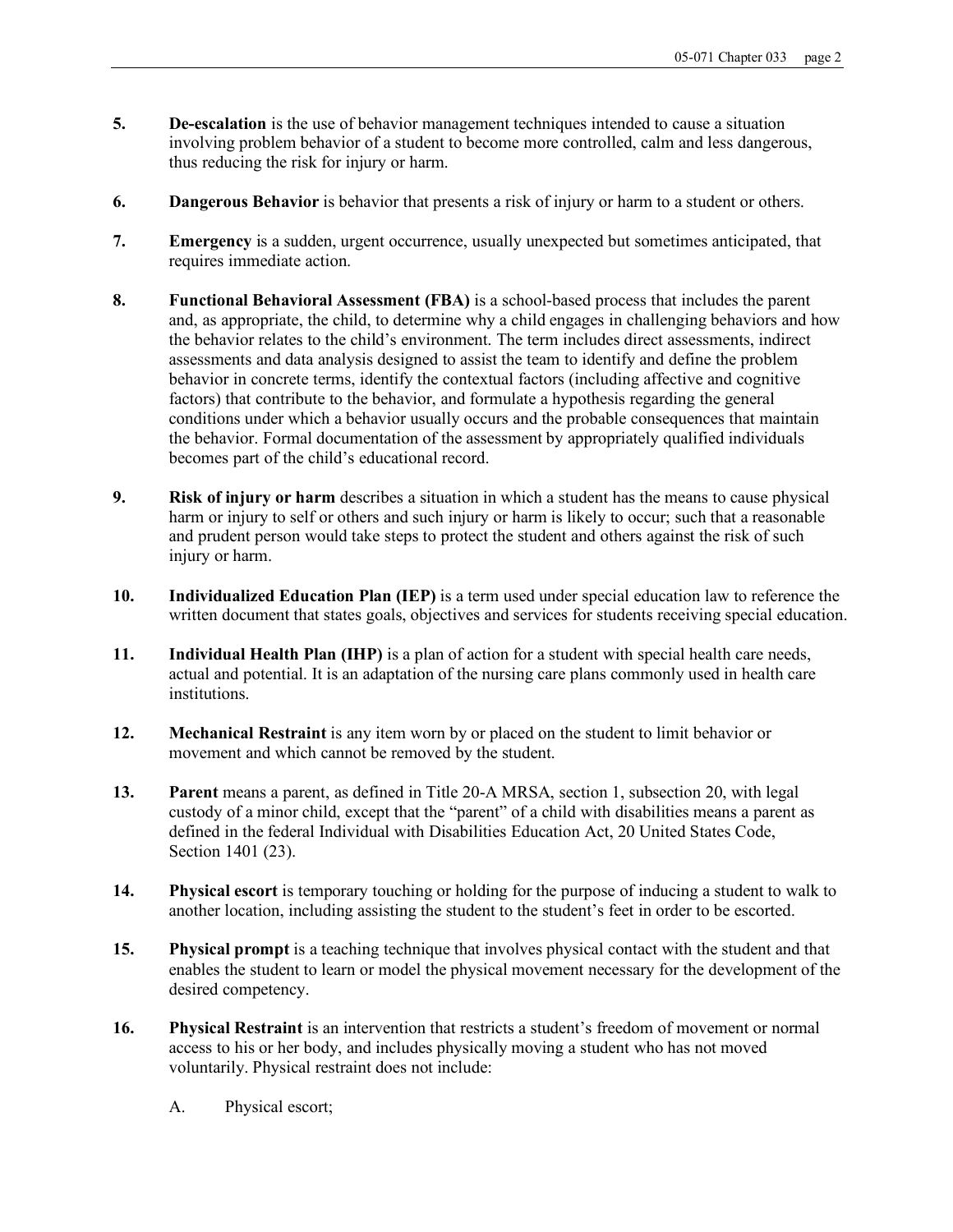- B. Physical prompt;
- C. Physical contact when the purpose of the intervention is to comfort a student and the student voluntarily accepts the contact;
- D. Momentarily deflecting the movement of a student when the student's movement would be destructive, harmful or dangerous to the student or to others;
- E. The use of seat belts, safety belts or similar passenger restraint, when used as intended, during the transportation of a child in a motor vehicle; or
- F. The use of a medically prescribed harness, when used as intended; or
- G. A brief period of physical contact necessary to break up a fight.
- **17. Positive alternatives** are a set of instructional and environmental supports to teach students prosocial alternatives to problem behaviors with high rates of positive feedback.
- **18 School Day** is a day in which a school or program is in operation as an instructional day and/or a teacher in-service day.
- **19. Seclusion** is the involuntary confinement of a student alone in a room or clearly defined area from which the student is physically prevented from leaving. Seclusion is not timeout.
- **20. Section 504 Plan** refers to a written plan of modifications and accommodations under Section 504 of the Rehabilitation Act and the Americans with Disabilities Act.
- **21. Serious bodily injury** is any bodily injury that involves—
	- A**.** A substantial risk of death;
	- B. Extreme physical pain;
	- C. Protracted and obvious disfigurement; or
	- D. Protracted loss or impairment of the function of a bodily member, organ, or mental faculty.
- **22. Student** is a child or adult aged 3 to 20 enrolled in a school or a program owned, operated or controlled by a covered entity as defined in this section
- **23. Timeout** is an intervention where a student requests, or complies with an adult request for, a break, and is not covered by this rule. Timeout is not seclusion.

# **SECTION 3. APPLICATION OF RULE**

**1. Actions covered**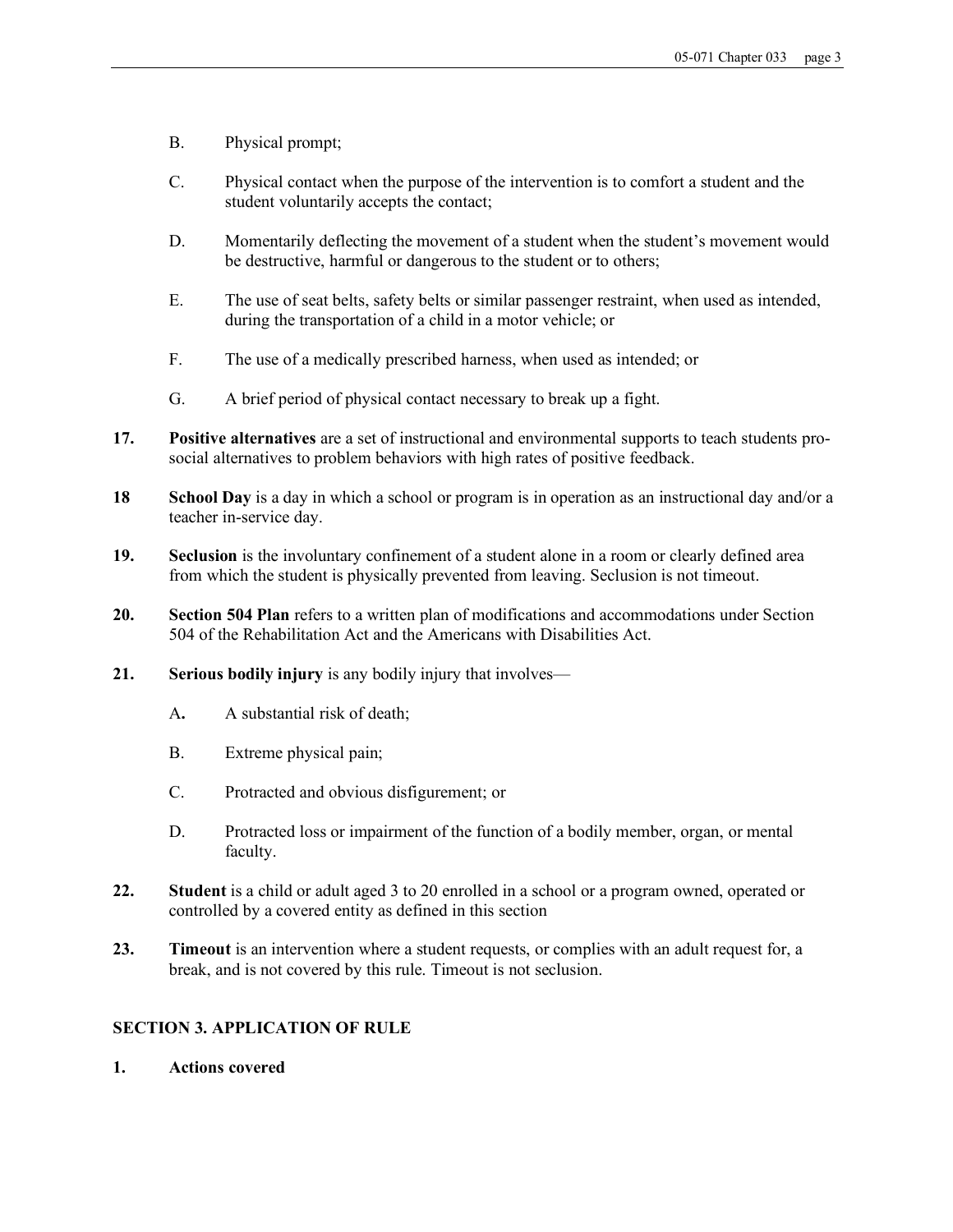This rule applies to actions of a covered entity and its employees, contractors and agents during the conduct of the covered entity's educational program.

#### **2. Contracts with non-covered entities**

The Department of Education and any covered entity that places or funds the placement of a student in an educational program owned, operated or controlled by an entity other than a covered entity must include in the contract with that other entity a requirement that the entity and its employees, contractors and agents comply with the rule while the student is engaged in the educational program.

#### **3. Relationship to Statutory Protection**

Nothing in this rule may be construed to restrict or limit the protections afforded under 20-A MRSA §4009. The application of those protections to a person does not in any way relieve that person from the requirements and restrictions of this rule.

## **SECTION 4. LOCAL POLICY; NOTICE TO PARENTS**

#### **1. Local Policy Required**

All covered entities shall have local policies, consistent with this rule, regarding the use of physical restraint and seclusion. Covered entities must also have a procedure available by which parents may submit a complaint regarding the use of physical restraint or seclusion on their child, based upon which the covered entity shall investigate the circumstances surrounding the incident complained of, make written findings and, where appropriate, determine to take corrective action.

Covered entities shall revise existing policies or develop policies consistent with this rule within 90 calendar days of the effective date of this rule.

# **2. Annual notification of rule and local policies**

Annually, each covered entity shall provide overview and awareness information to all staff, including contracted providers, regarding the content of this rule and any local policies or procedures related to the use of physical restraint and seclusion.

Each covered entity shall provide an annual notice informing parents of students enrolled at the covered entity of this rule and any local policies or procedures related to the use of physical restraint and seclusion, including the local complaint process.

#### **SECTION 5. SECLUSION**

#### **1. Permitted uses of seclusion**

A. Seclusion may be used only as an emergency intervention when the behavior of a student presents a risk of injury or harm to the student or others, and only after other less intrusive interventions have failed or been deemed inappropriate.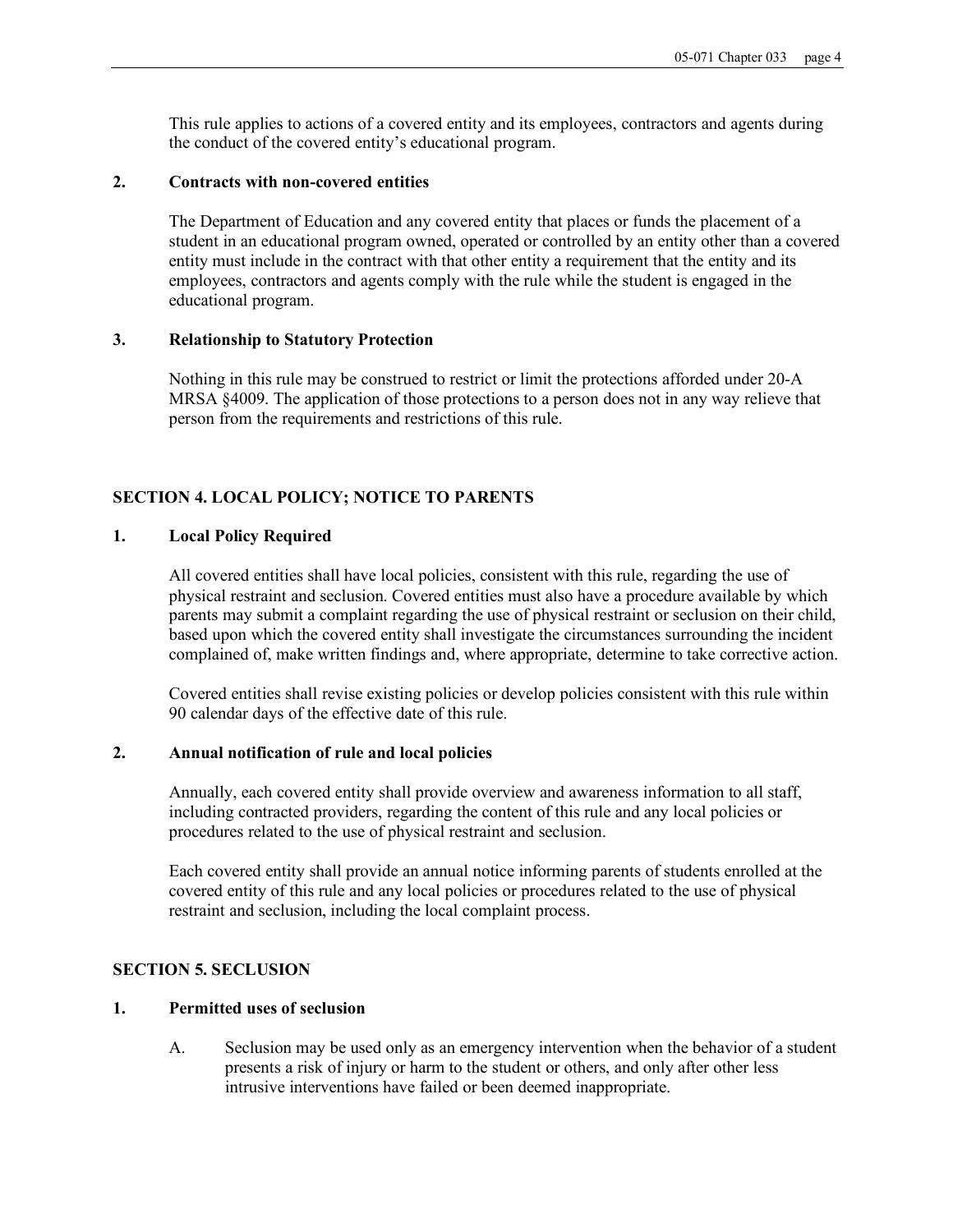B. Seclusion must be implemented by staff certified in a state-approved training program to the extent possible. If, due to the nature of the emergency, untrained staff have intervened and initiated a seclusion, trained personnel must be summoned to the scene and assume control of the situation as rapidly as possible.

## **2. Prohibited uses of seclusion**

- A. Seclusion may not be used for punitive purposes, staff convenience or to control challenging behavior.
- B. Seclusion may not be used to prevent property destruction or disruption of the environment in the absence of a risk of injury or harm.
- C. Seclusion may not be used as a therapeutic or educational intervention.
- D. Seclusion may not take place in a locked room.

# **3. Monitoring of a student in seclusion**

- A. At least one adult must be physically present to continuously monitor a student in seclusion The adult, while not present in the room or defined area, must be situated so that the student is visible at all times. Students must be continuously monitored until the student no longer presents a risk of injury or harm to self or others.
- B. In the event of an injury to the student or staff, the local policy for emergency response must be initiated.

## **4. Termination of seclusion**

- A. The staff involved in the use of seclusion shall continually assess for signs that the student is no longer presenting a risk of injury or harm to self or others, and the seclusion must be discontinued as soon as possible.
- B. Time must be recorded consistent with the requirements of the documentation section of this rule and local policy.
- C. The covered entity may request assistance from parents at any time during the incident.
- D. If attempts to release from seclusion have been unsuccessful and a student is still presenting behaviors that create a risk of injury or harm to self or others, then the covered entity may request assistance from outside sources such as caregivers, case managers, crisis intervention teams, local EMS, or other community resources.
- E. If seclusion continues for more than 10 minutes, an administrator or designee shall determine whether continued seclusion is warranted, and shall continue to monitor the status of the seclusion every 10 minutes until the seclusion is terminated.

# **5. Location of seclusion**

Seclusion can be achieved in any part of a school building with adequate light, heat, ventilation and of normal room height. If a specific room is designated as a seclusion room, it must be a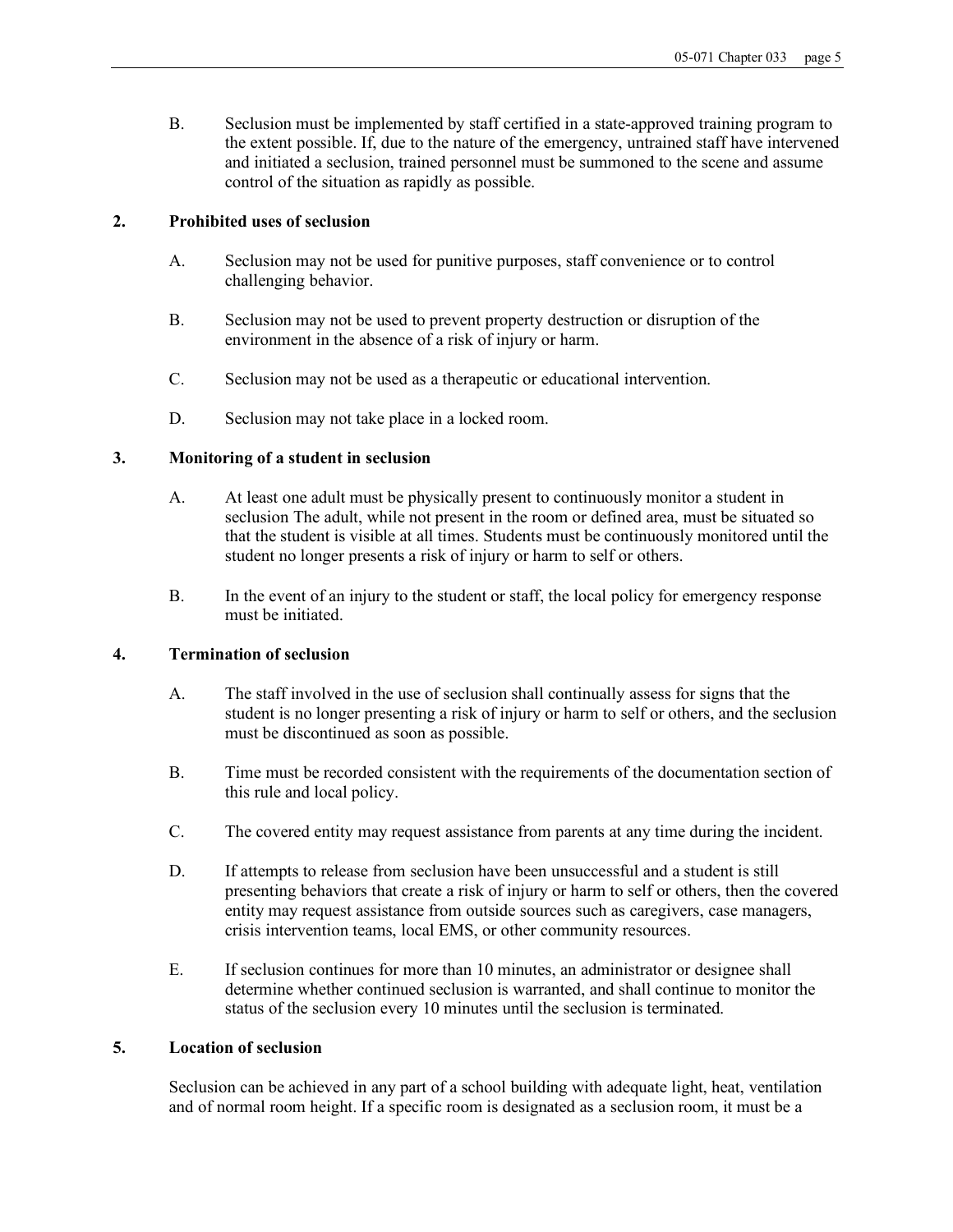minimum of 60 square feet with adequate light, heat, ventilation, be of normal room height, contain an unbreakable observation window in a wall or door and be free of hazardous material and objects with which a student could self-inflict bodily injury.

# **SECTION 6. PHYSICAL RESTRAINT**

## **1. Permitted uses of physical restraint**

- A. Physical restraint may be used only as an emergency intervention when the behavior of a student presents a risk of injury or harm to the student or others, and only after other less intrusive interventions have failed or been deemed inappropriate.
- B. Physical restraint must be implemented by staff certified in a state-approved training program to the extent possible. If, due to the nature of the emergency, untrained staff have intervened and initiated a physical restraint and if the need for physical restraint continues, trained personnel must be summoned to the scene and must assume control of the situation as rapidly as possible.
- C. Physical restraint may be used to move a student only if the need for movement outweighs the risks involved in such movement.
- D. Protective equipment or devices that are part of a treatment plan as prescribed by a licensed health care provider are not prohibited by this rule.

## **2. Prohibited forms and uses of physical restraint**

- A. Physical restraint may not be used for punitive purposes, staff convenience or to control challenging behavior.
- B. Physical restraint may not be used to prevent property destruction or disruption of the environment in the absence of a risk of injury or harm.
- C. No physical restraint may be used that restricts the free movement of the diaphragm or chest or that restricts the airway so as to interrupt normal breathing or speech (restraintrelated positional asphyxia) of a student.
- D. No physical restraint may be used that relies on pain for control, including but not limited to joint hyperextension, excessive force, unsupported take-down (e.g. tackle), the use of any physical structure (e.g. wall, railing or post), punching and hitting.
- E. Physical restraint may not be used as a therapeutic or educational intervention.
- F. Aversive procedures and mechanical and chemical restraints may not be used under any circumstances.
- G. Prescribed assistive devices are not considered mechanical restraints when used as prescribed. Their use must be supervised by qualified and trained individuals in accordance with professional standards.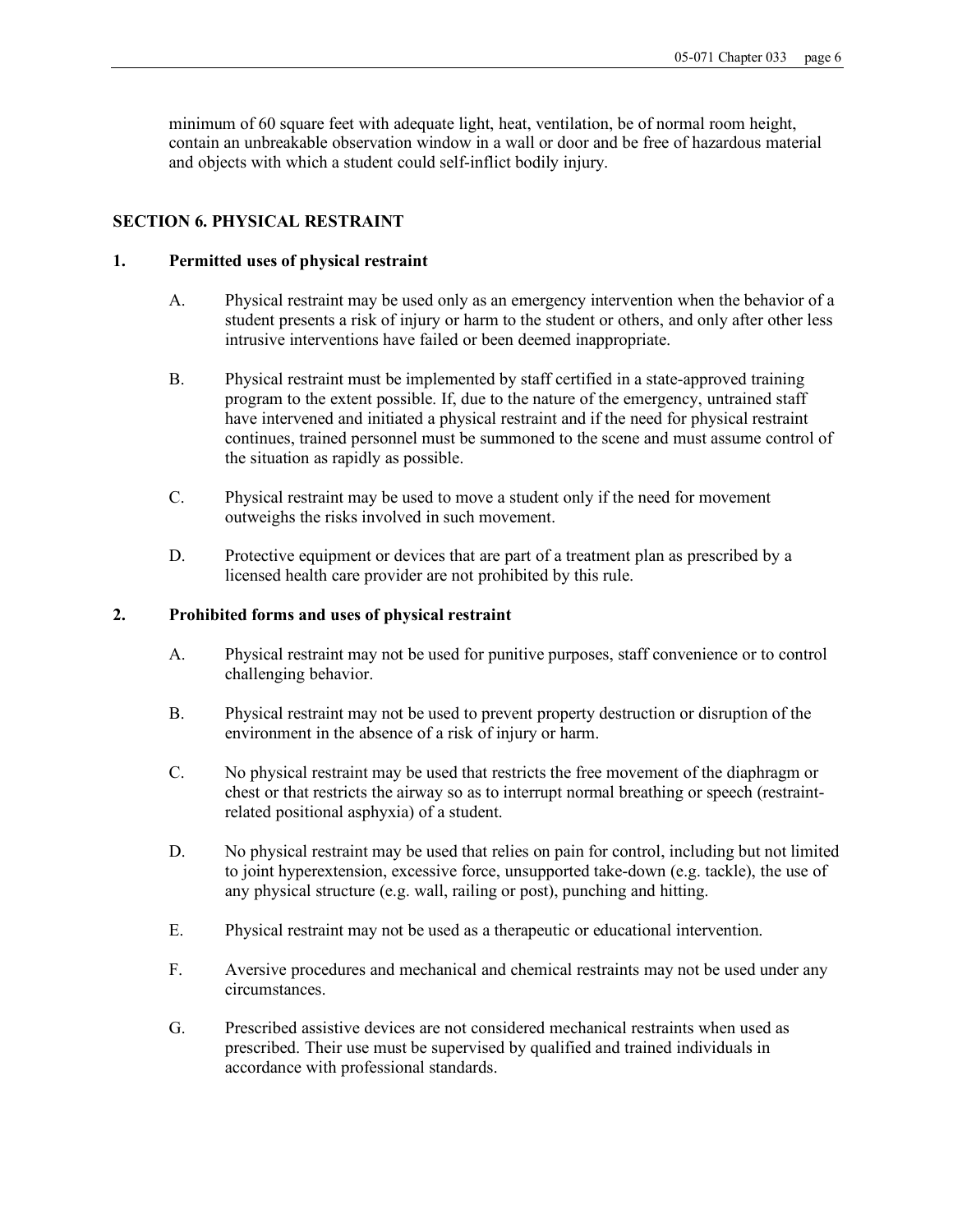H. Prescribed medications are not considered chemical restraints when administered by a health care provider consistent with a student's health care plan are permitted.

# **3. Monitoring of a student in physical restraint**

- A. At least two adults must be present at all times when physical restraint is used except when, for safety reasons, waiting for a second adult is precluded.
- B. A student in physical restraint must be continuously monitored until the student no longer presents a risk of injury or harm to self or others.
- C. In the event of an injury, local policy must be followed.

# **4. Termination of physical restraint**

- A. The staff involved in the use of physical restraint must continually assess for signs that the student in physical restraint is no longer presenting a risk of injury or harm to self or others, and the physical restraint must be discontinued as soon as possible.
- B. Time must be recorded consistent with the requirements of the documentation section of this rule and local policy.
- C. The covered entity may request assistance from parents at any time during the incident.
- D. If attempts to release the student from physical restraint have been unsuccessful and the student is still presenting behaviors that create a risk of injury or harm to self or others, the covered entity may request assistance from outside sources such as caregivers, case managers, crisis intervention teams, local emergency medical services, or other community resources.
- E. If physical restraint continues for more than 10 minutes, an administrator or designee shall determine whether continued physical restraint is warranted, and shall continue to monitor the status of the physical restraint every 10 minutes until the physical restraint is terminated.

#### **5. Exclusions**

Those restraints used by law enforcement officers or school resource officers employed by a police department in the course of their professional duties are not subject to this rule.

#### **SECTION 7. NOTIFICATION OF INCIDENT**

#### **1. Reporting to an Administrator or Designee, others**

After each incident of physical restraint or seclusion, a staff member involved shall:

A. Report to the administrator or designee by oral notification as soon as possible after each incident, but in no event later than the end of the school day of its occurrence, and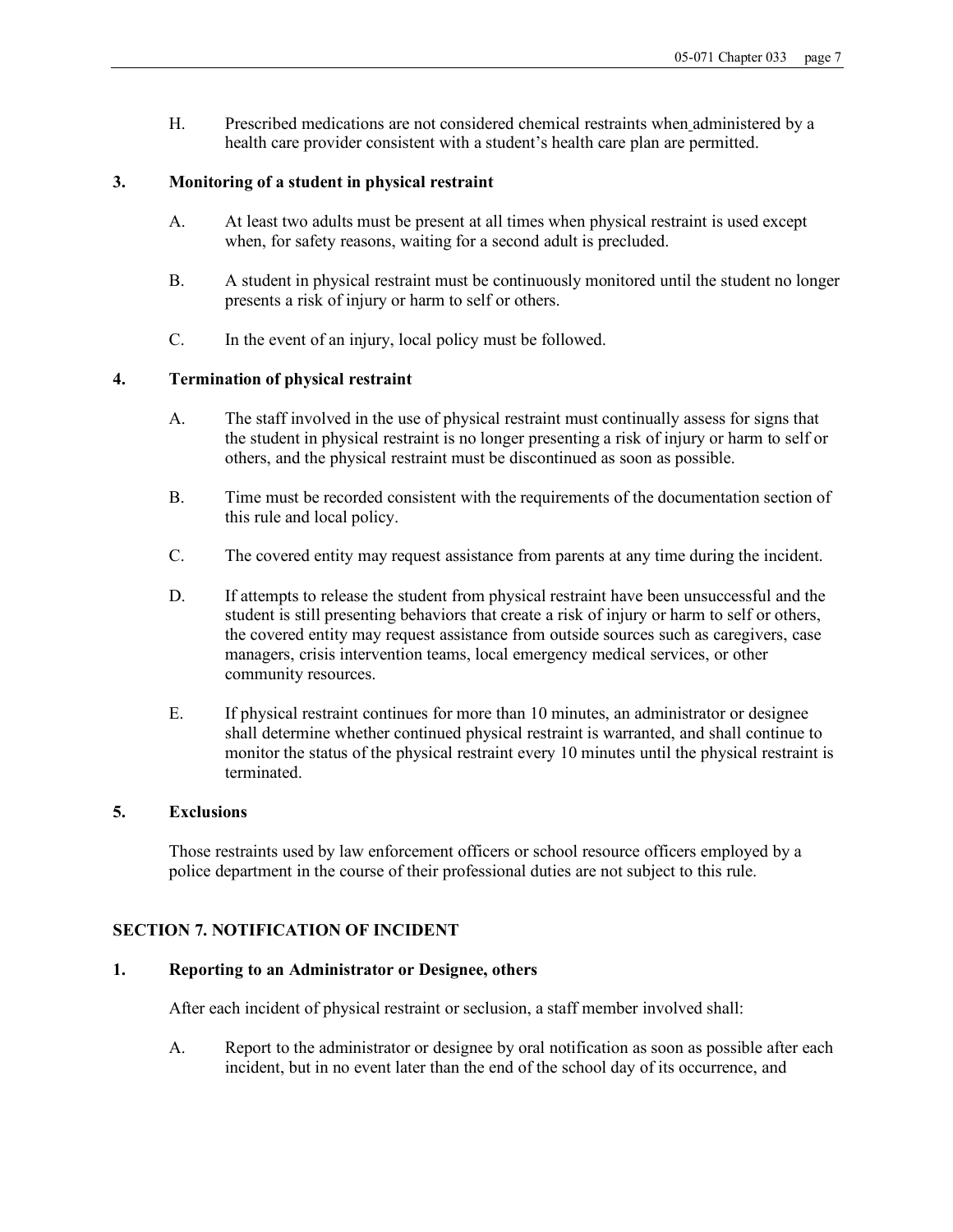B. If the student is receiving his or her education in an out-of-district placement through a tuition agreement or other agreement, report the incident to the entity responsible for the student's education within 24 hours or by the end of the next business day.

# **2. Notification to parents**

- A. An administrator or designee shall notify the parent that physical restraint or seclusion and any related first aid have occurred as soon as practical but within the school day in which the incident occurred, utilizing all available phone numbers and other appropriate means. If the parent is unavailable, a phone message must be left for the parent to contact the school as soon as possible. If a parent does not have access to a phone, the entity must use whatever contact information is available for emergencies. The parent must be informed that written documentation will be provided to them within 7 calendar days.
- B. If a restraint or seclusion has occurred outside the school day, notification of the restraint or seclusion and any related first aid must occur as soon as possible in compliance with the entity's procedures for emergency situations

#### **3. Reporting of Serious Bodily Injury or Death**

If serious bodily injury or death of a student occurs during the implementation of restraint or seclusion:

- A. Oral notification of the incident must follow local health and safety procedures as outlined by the covered entity's policies and procedures; and
- B. The administrator or designee shall notify the Department of Education within 24 hours or the next business day.

# **SECTION 8. DOCUMENTATION; INCIDENT REPORT**

#### **1. Incident Report**

Each use of physical restraint or seclusion must be documented in an incident report. The incident report must be completed and provided to an administrator or designee as soon as practical after the incident, and in all cases within two school days. At a minimum, the incident report must include:

- A. Student name;
- B. Age, gender, grade;
- C. Location of the incident;
- D. Date of incident;
- E. Date of report;
- F. Person completing the report;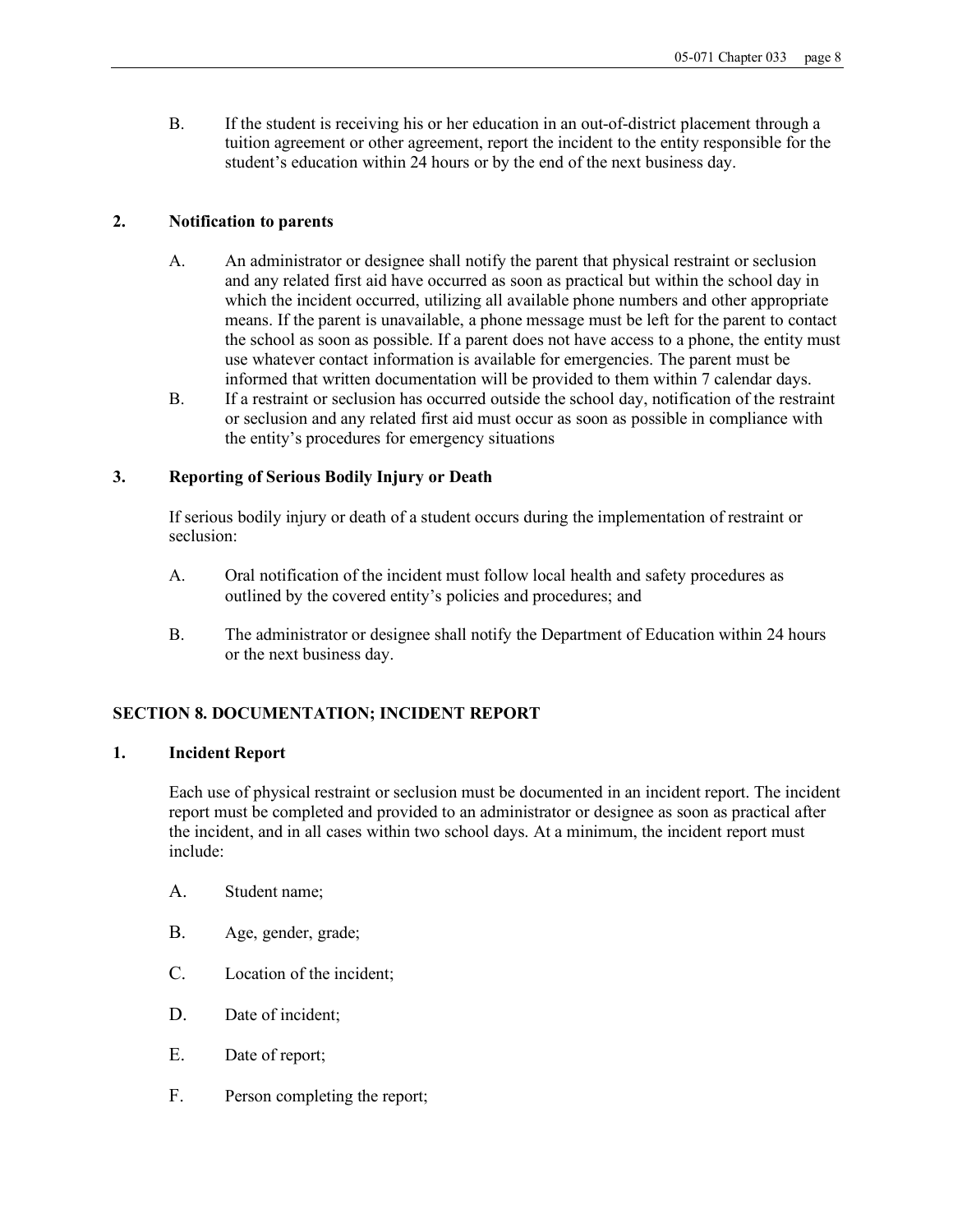- G. Beginning and ending time of each physical restraint and seclusion;
- H. Total time of incident;
- I. Description of prior events and circumstances;
- J. Less restrictive interventions tried prior to the use of physical restraint or seclusion. If none used, explain why;
- K. The student behavior that justified the use of physical restraint or seclusion;
- L. A detailed description of the physical restraint or seclusion used;
- M. The staff person(s) involved, their role in the use of physical restraint or seclusion and their certification, if any, in an approved training program;
- N. Description of the incident, including the resolution and process of return to program, if appropriate;
- O. Whether the Student has an: a. IEP; b. 504 plan; c. behavior plan; d. IHP; or e. other plan;
- P. If a student or staff sustained bodily injury, the date and time of nurse or response personnel notification and the treatment administered, if any;
- Q. Date, time, and method of parent notification; and
- R. Date, time of staff debriefing.

# **2. Incident Report Provided to Parents, others**

A copy of the incident report must be provided, within 7 calendar days of the incident to:

- A. The parent; and
- B. If the student is receiving his or her education in an out-of-district placement through a tuition agreement or other agreement, the entity responsible for the student's education.

# **3. Duration of Incident**

For purposes of this Section and Section 9, an "incident" consists of all actions between the time a student begins to create a risk of harm and the time the student ceases to pose a risk of harm and returns to his or her regular programming.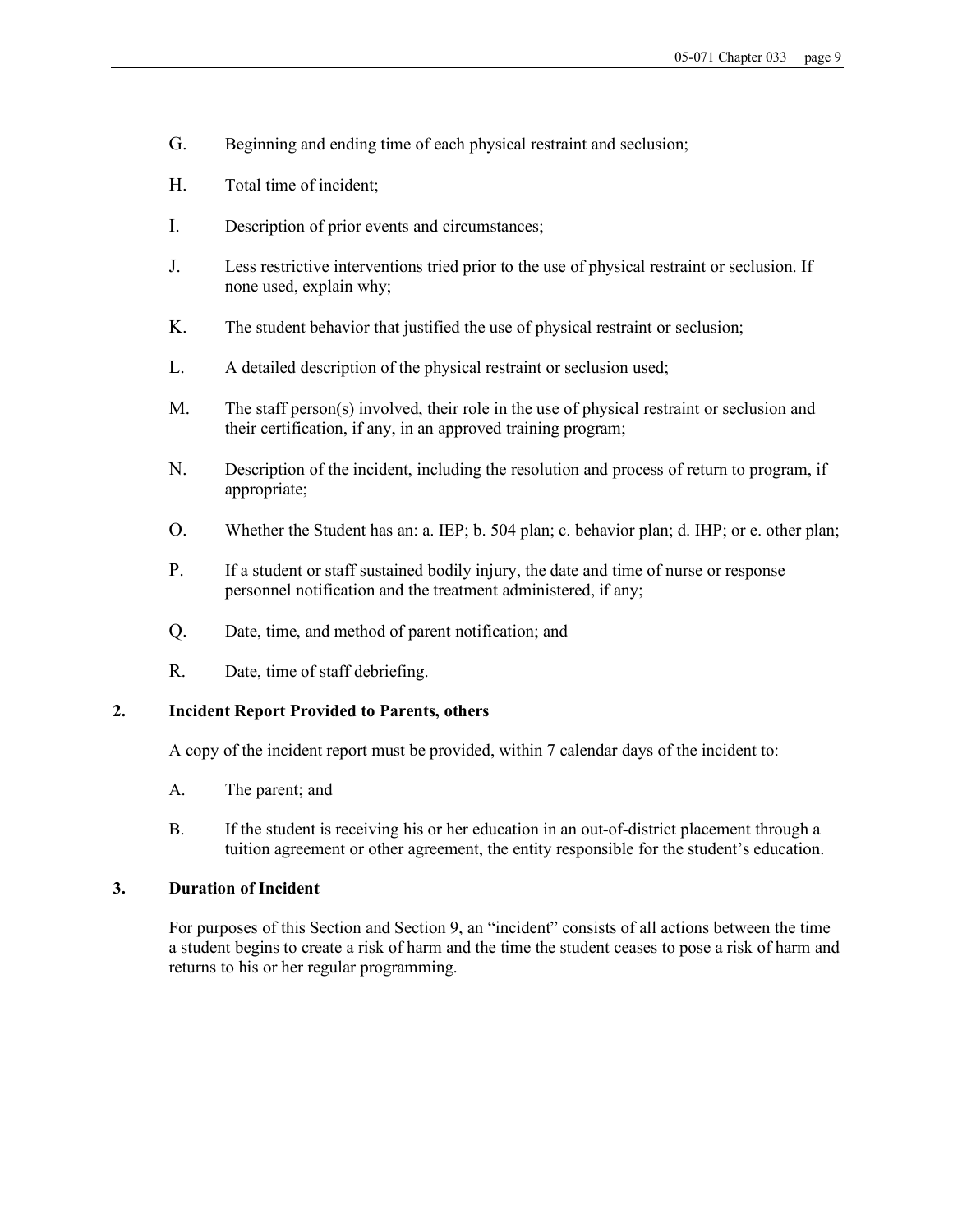# **SECTION 9. RESPONSE TO THE USE OF PHYSICAL RESTRAINT OR SECLUSION**

# **1. Debriefing**

- A. Following each incident of physical restraint or seclusion, the covered entity shall ensure that, within two school days, an administrator or designee reviews the incident:
	- (1) With all staff persons who implemented the use of physical restraint or seclusion to discuss:
		- (a) Whether the use of restraint or seclusion was implemented in compliance with this rule and local policies, and
		- (b) How to prevent or reduce the future need for physical restraint and/or seclusion; and
	- (2) With the student who was restrained or secluded to discuss:
		- (a) What triggered the student's escalation; and
		- (b) What the student and staff can do to reduce the future need for restraint or seclusion.
- B. When physical restraint or seclusion has resulted in serious bodily injury to a student or staff member requiring emergency medical treatment, the debriefing must take place as soon as possible but no later than the next school day.
- C. Following the debriefing, staff must develop and implement a written plan for response and de-escalation for the student, or, if a plan already exists, staff must review and, if appropriate, revise it.

# **2. Multiple Incidents of Physical Restraint and Seclusion**

- A. **Special Education/504 Students after Third Incident**. After the third incident of physical restraint or seclusion in a school year of a student who has been found eligible for special education or has a Section 504 plan, the student's IEP or 504 team shall meet within 10 school days of the third incident to discuss the incident and consider the need to conduct an FBA and/or develop a BIP or amend an existing one.
- B. **For all other students after Third Incident.** For students not described in Paragraph A, a team shall meet within ten school days of the third incident in a school year to discuss the incidents.
	- (1) The team shall consist of the parent, an administrator or designee, a teacher for the student, a staff member involved in the incident (if not the teacher or administrator already invited), and other appropriate staff members.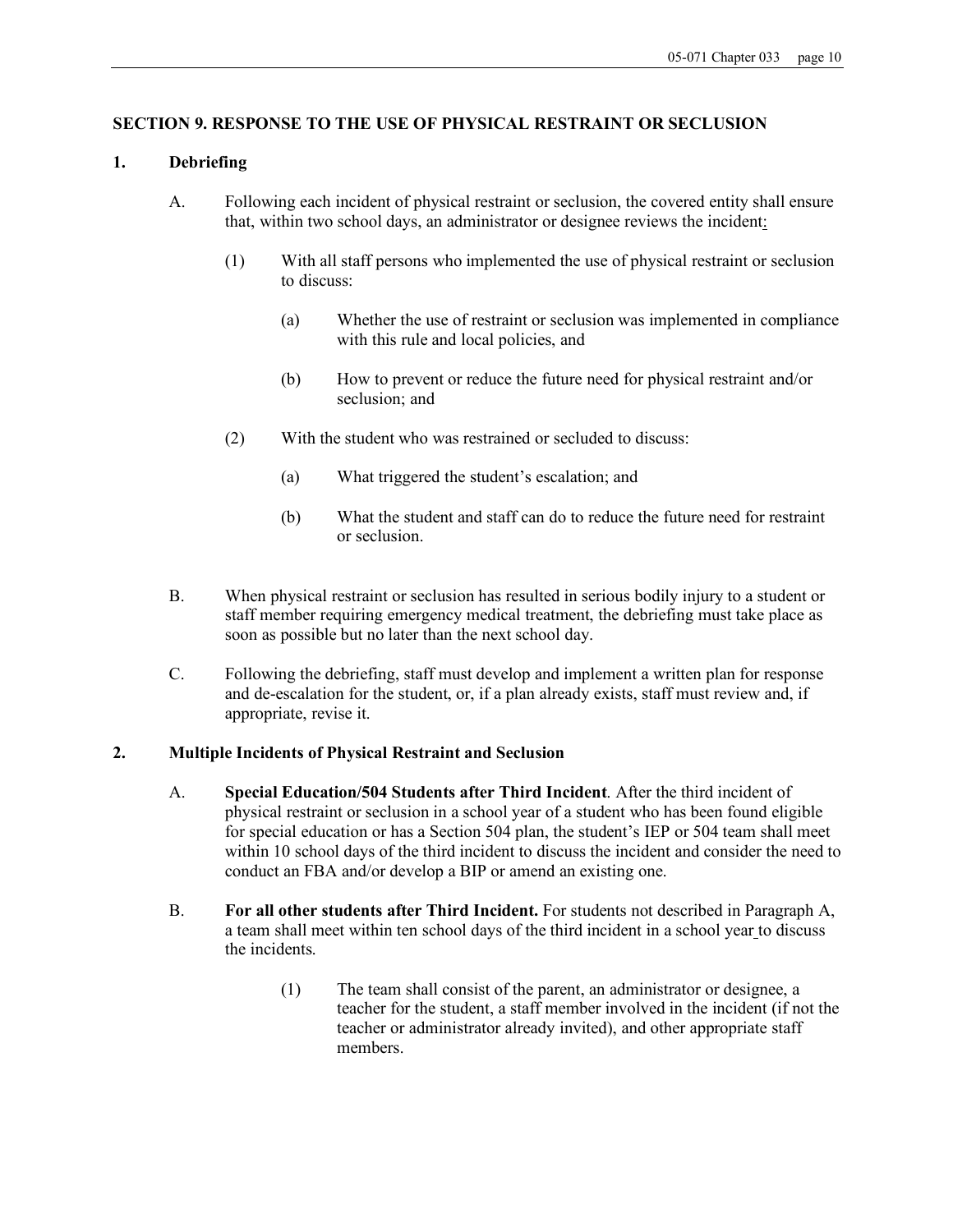- (2) The team shall consider the appropriateness of a referral to special education and, regardless of whether a referral to special education is to be made, the need to conduct an FBA, and/or develop a BIP.
- C. Nothing in this section is meant to prevent the completion of an FBA or BIP for any student who might benefit from these measures but who has had fewer than three restraints or seclusions.

#### **3. Parent Participation**

The covered entity shall make reasonable, documented efforts to encourage parent participation in the meetings required in subsection 2 of this section and to schedule them at times convenient for parents to attend.

A covered entity may not seek written permission from a parent to provide restraint and seclusion to a student.

#### **4. Duration of Incident**

For purposes of this Section, the time period described in Section 8 (3) constitutes a single incident.

# **SECTION 10. CUMULATIVE REPORTING**

#### **1. Building-level reporting, analysis**

A cumulative report by building must be made to the superintendent or chief administrator on a quarterly and annual basis to include:

- A. Aggregate number of uses of physical restraint;
- B. Aggregate number of students placed in physical restraint;
- C. Aggregate number of uses of seclusion;
- D. Aggregate number of students placed in seclusion;
- E. Aggregate number of serious bodily injuries to students related to the use of restraint and seclusions; and
- F. Aggregate number of serious bodily injuries to staff related to physical restraint and seclusion.

The superintendent or chief administrator shall review cumulative reports received as set forth in this section and identify those areas that can be addressed to reduce the future use of physical restraint and seclusion. These cumulative reports may be requested by the Department of Education at any time.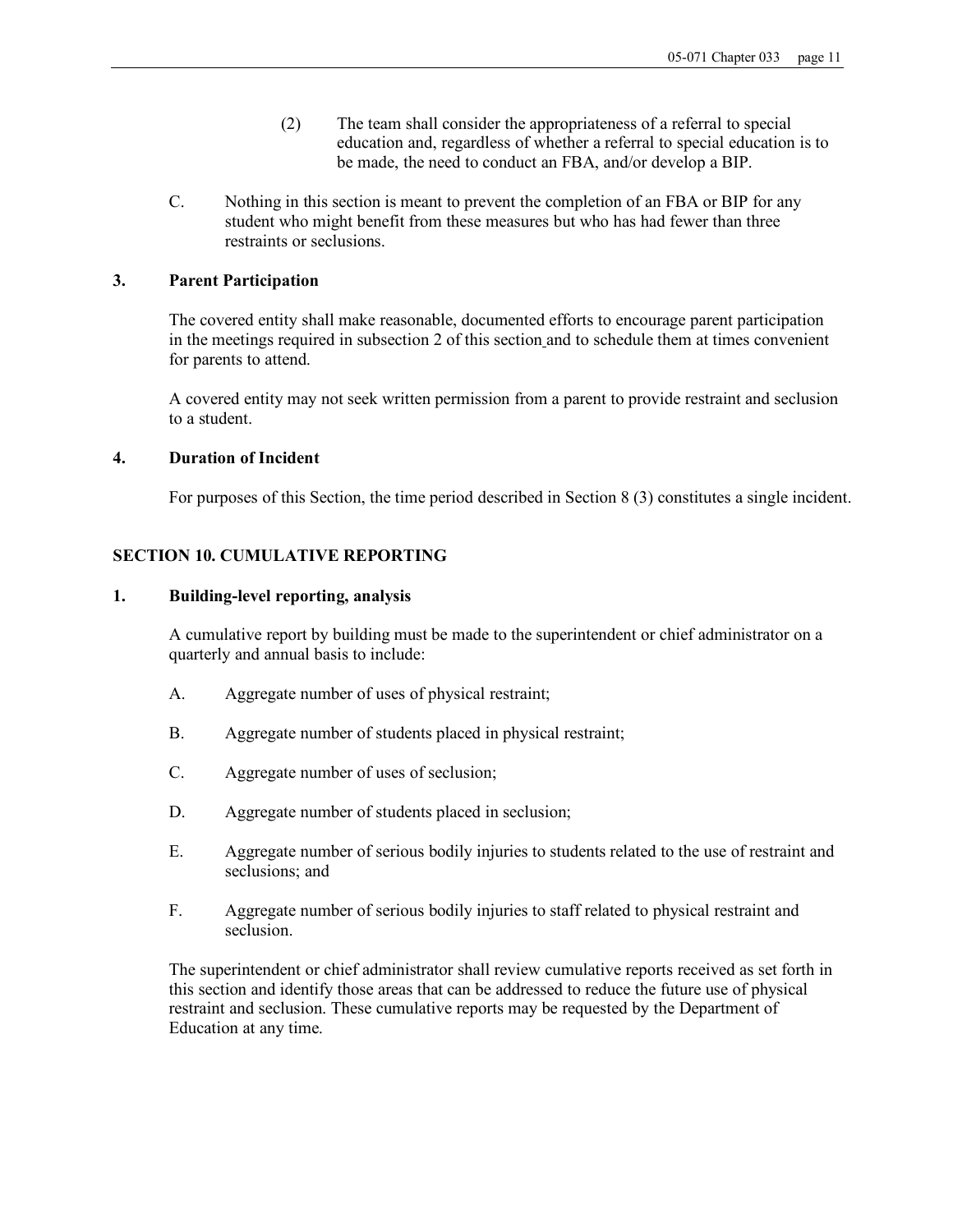# **2. Reporting Data to the Department of Education**

Each covered entity shall submit to the Department of Education an annual report of the incidence of physical restraint and seclusion that must include:

- A. Aggregate number of uses of physical restraint;
- B. Aggregate number of students placed in physical restraint;
- C. Aggregate number of uses of seclusion;
- D. Aggregate number of students in placed in seclusion;
- E. Aggregate number of serious bodily injuries to students related to physical restraint and seclusion; and
- F. Aggregate number of serious bodily injuries to staff related to physical restraint and seclusion.

#### **SECTION 11. COMPLAINT PROCESS**

# **1. Local Complaint Process**

Parent complaints related to restraint and seclusion must be submitted to the covered entity in accordance with local policy and procedure.

## **2. Department of Education Complaint Process**

Any parent who is dissatisfied with the result of the local complaint process may file a complaint with the Department of Education, which complaint is not considered an appeal of that local process. The Department shall review the results of the local complaint process and may initiate its own investigation of the complaint, and shall issue to the complaining parent and the covered entity a written report with specific findings within 60 days of receiving the complaint. If a violation is found, the Department shall develop a corrective action plan by which the entity will achieve compliance.

#### **SECTION 12. STAFF TRAINING; APPROVED PROGRAMS**

The Department of Education shall maintain a directory of approved training programs on its website at http://maine.gov/education/. The list of approved training programs may include regional training programs and regional "train the trainer" model programs. These training programs must require participants to demonstrate competency to achieve certification, and must include instruction in at least the following core components:

**1.** The use of non-physical interventions for responding to potentially dangerous behaviors, including de-escalation and the use of positive alternatives;